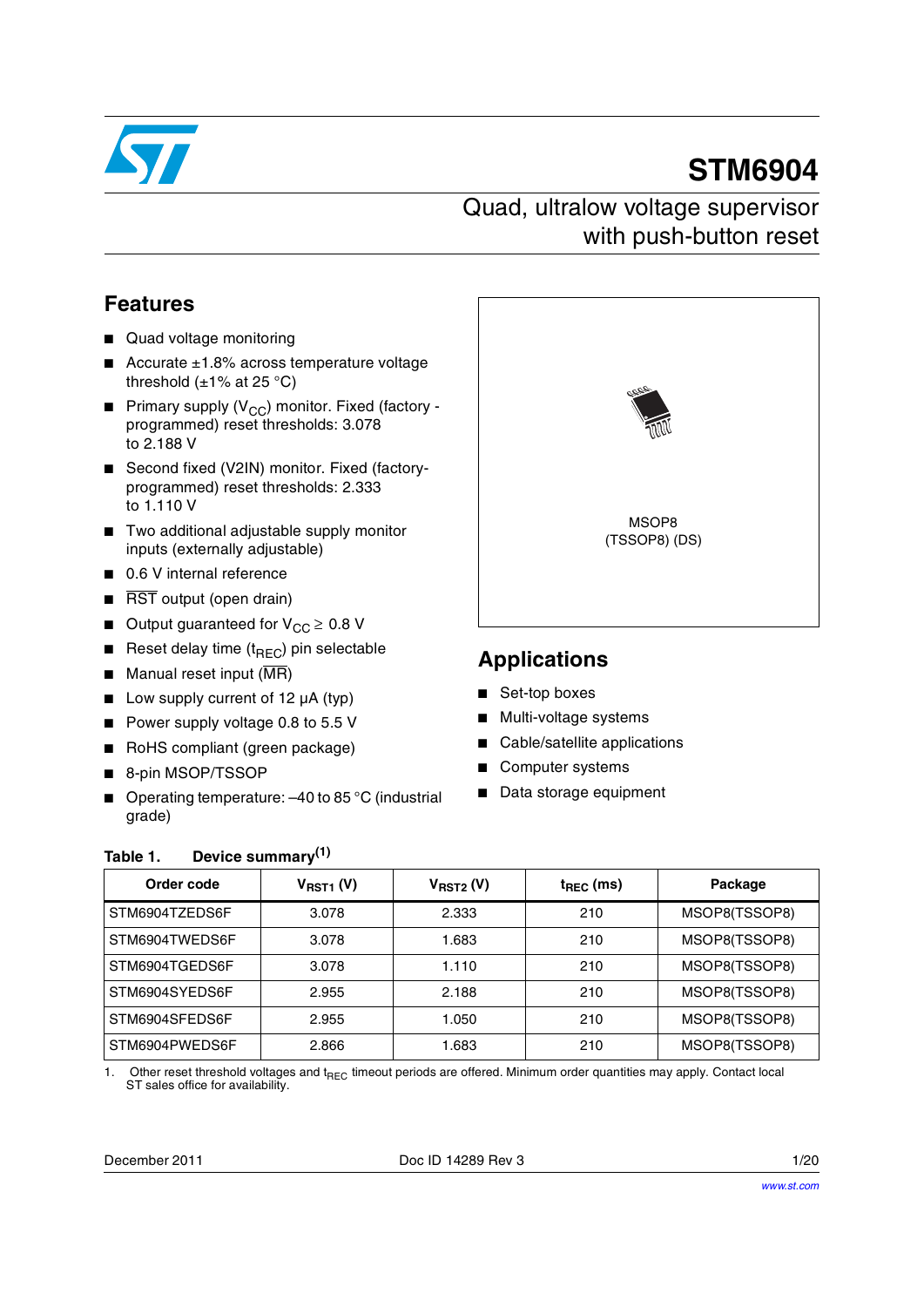## **Contents**

| 1              |     |                                                                   |
|----------------|-----|-------------------------------------------------------------------|
| $\overline{2}$ |     |                                                                   |
|                | 2.1 |                                                                   |
|                | 2.2 |                                                                   |
|                | 2.3 |                                                                   |
|                | 2.4 | $V_{SS}$                                                          |
|                | 2.5 |                                                                   |
|                | 2.6 |                                                                   |
|                | 2.7 |                                                                   |
| 3              |     |                                                                   |
|                | 3.1 | Setting the adjustable voltage levels for V3IN and V4IN inputs  9 |
|                | 3.2 |                                                                   |
| 4              |     |                                                                   |
| 5              |     |                                                                   |
| 6              |     |                                                                   |
| 7              |     |                                                                   |
| 8              |     |                                                                   |
| 9              |     |                                                                   |
| 10             |     |                                                                   |

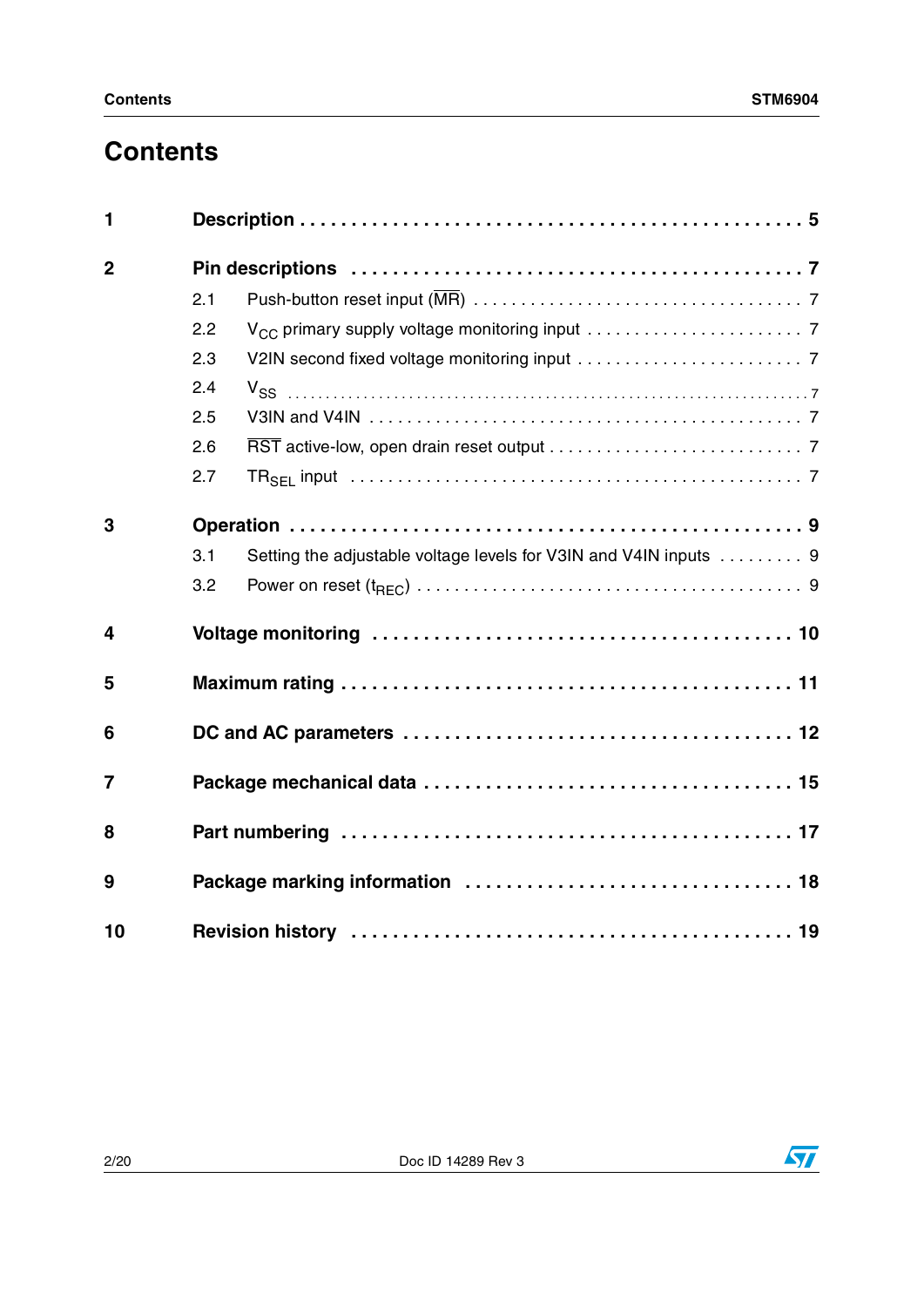## **List of tables**

| Table 1. |  |
|----------|--|
| Table 2. |  |
| Table 3. |  |
| Table 4. |  |
| Table 5. |  |
| Table 6. |  |
| Table 7. |  |
| Table 8. |  |
|          |  |

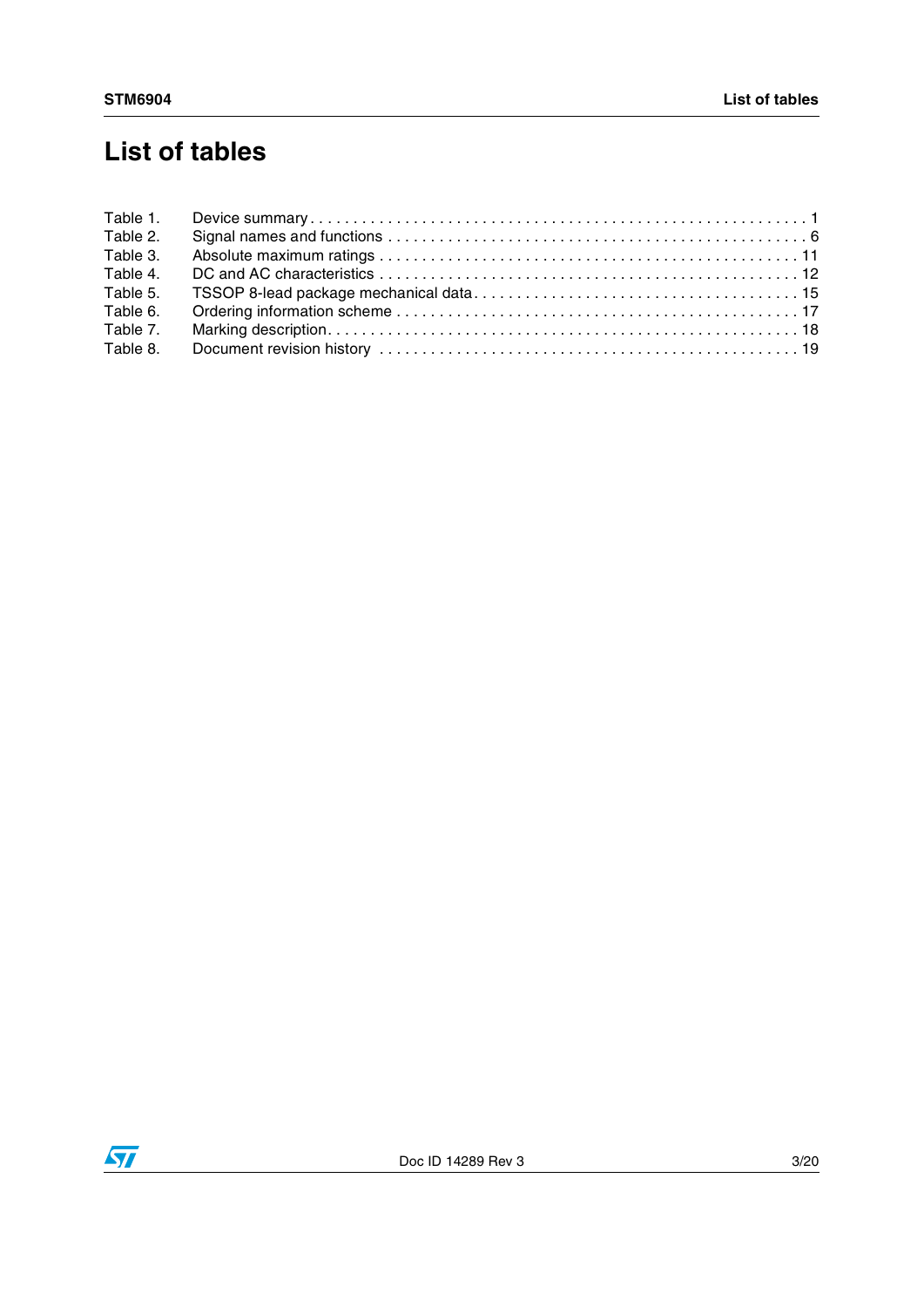# **List of figures**

| Figure 2. |  |
|-----------|--|
| Figure 3. |  |
| Figure 4. |  |
| Figure 5. |  |
| Figure 6. |  |
|           |  |



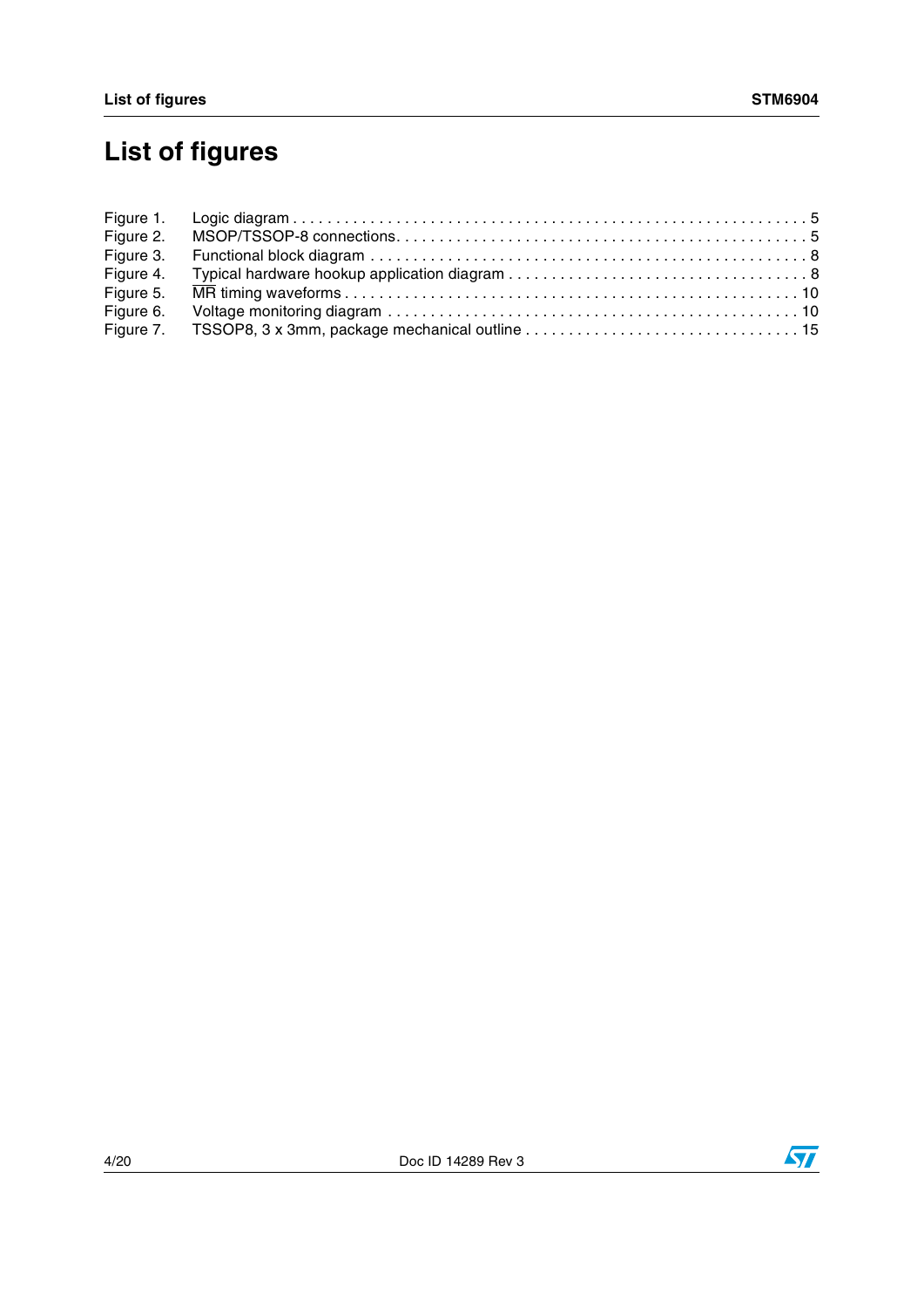### <span id="page-4-0"></span>**1 Description**

The STM6904 supervisor is a low voltage/low supply current processor supervisor, designed to monitor up to four system power supply voltages. This device is targeted at applications such as "Set-Top Boxes" (STBs), portable, battery-powered systems, networking and communication systems.

The device supports a push-button type manual reset input  $(MR)$ . Two of the four supply monitors ( $V_{CC}$  and V2IN) have fixed (customer-selectable, factory-trimmed) thresholds ( $V<sub>RST1</sub>$  and  $V<sub>RST2</sub>$ ). The other two voltage monitor inputs (V3IN and V4IN) are monitored using externally adjustable threshold (0.600 V internal reference) to meet specific level requirements.

If any of the four monitored voltages drops below its factory-trimmed or adjustable thresholds, or if the  $\overline{\text{MR}}$  is asserted to logic low, the reset output  $\overline{\text{RST}}$  is asserted (driven low). Once asserted, RST is maintained low for a minimum delay period ( $t_{\text{BEC}}$ ) after ALL monitored supplies rise above their respective thresholds and MR returns to high. This device is in the correct reset output logic state when  $V_{CC}$  greater than 0.8 V.

The STM6904 is available in a standard 8-lead MSOP (TSSOP) package.



#### <span id="page-4-1"></span>**Figure 1. Logic diagram**

#### <span id="page-4-2"></span>**Figure 2. MSOP/TSSOP-8 connections**



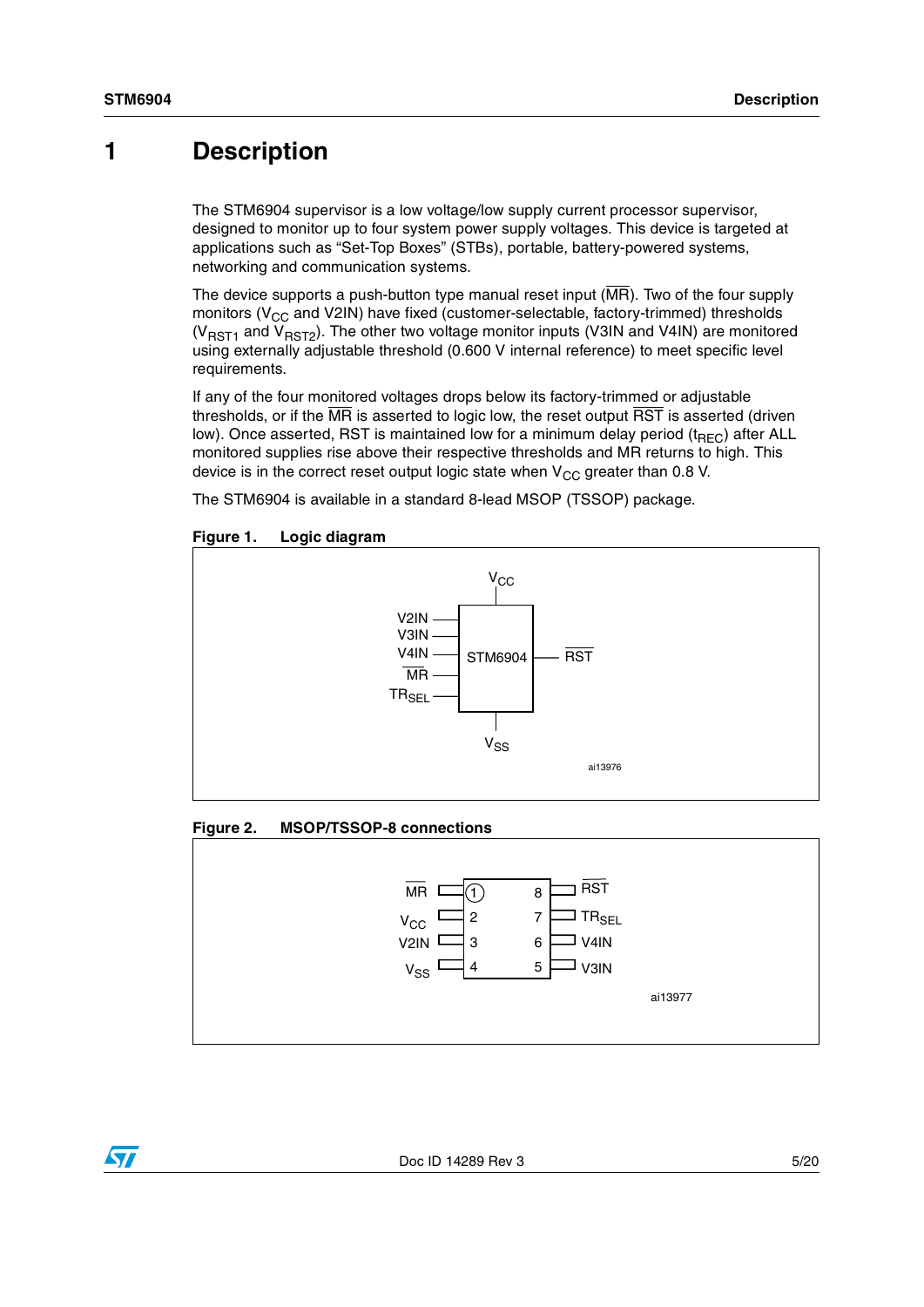| <b>Pin</b>     | Name                         | Type   | <b>Function</b>                                                                                                                                                                                                                                                      |
|----------------|------------------------------|--------|----------------------------------------------------------------------------------------------------------------------------------------------------------------------------------------------------------------------------------------------------------------------|
|                | $\overline{\mathsf{MR}}$     | Input  | Active-low manual reset input with internal pull-up resistor                                                                                                                                                                                                         |
| $\overline{c}$ | $V_{CC}$                     | Supply | Primary supply voltage input and integrated fixed threshold under-<br>voltage monitor                                                                                                                                                                                |
| 3              | V <sub>2</sub> IN            | Input  | Second fixed threshold input monitor                                                                                                                                                                                                                                 |
| 4              | $V_{SS}$                     | Supply | Ground                                                                                                                                                                                                                                                               |
| 5              | V3IN                         | Input  | Adjustable third reset comparator input                                                                                                                                                                                                                              |
| 6              | V <sub>4</sub> IN            | Input  | Adjustable fourth reset comparator input                                                                                                                                                                                                                             |
| 7              | $\mathsf{TR}_{\mathsf{SEL}}$ | Input  | Controls selectable $t_{\text{REC}}$ . Two $t_{\text{REC}}$ options available.<br>If pin is tied high ( $V_{CC}$ ), $t_{REC}$ = 420 ms<br>If pin is tied low $(V_{SS})$ , t <sub>REC</sub> = 210 ms<br>Note: Pin must be tied to $V_{CC}$ or $V_{SS}$ (do not float) |
| 8              | <b>RST</b>                   | Output | Active-low open drain reset output (10 k $\Omega$ internal pull-up)                                                                                                                                                                                                  |

<span id="page-5-0"></span>**Table 2. Signal names and functions**

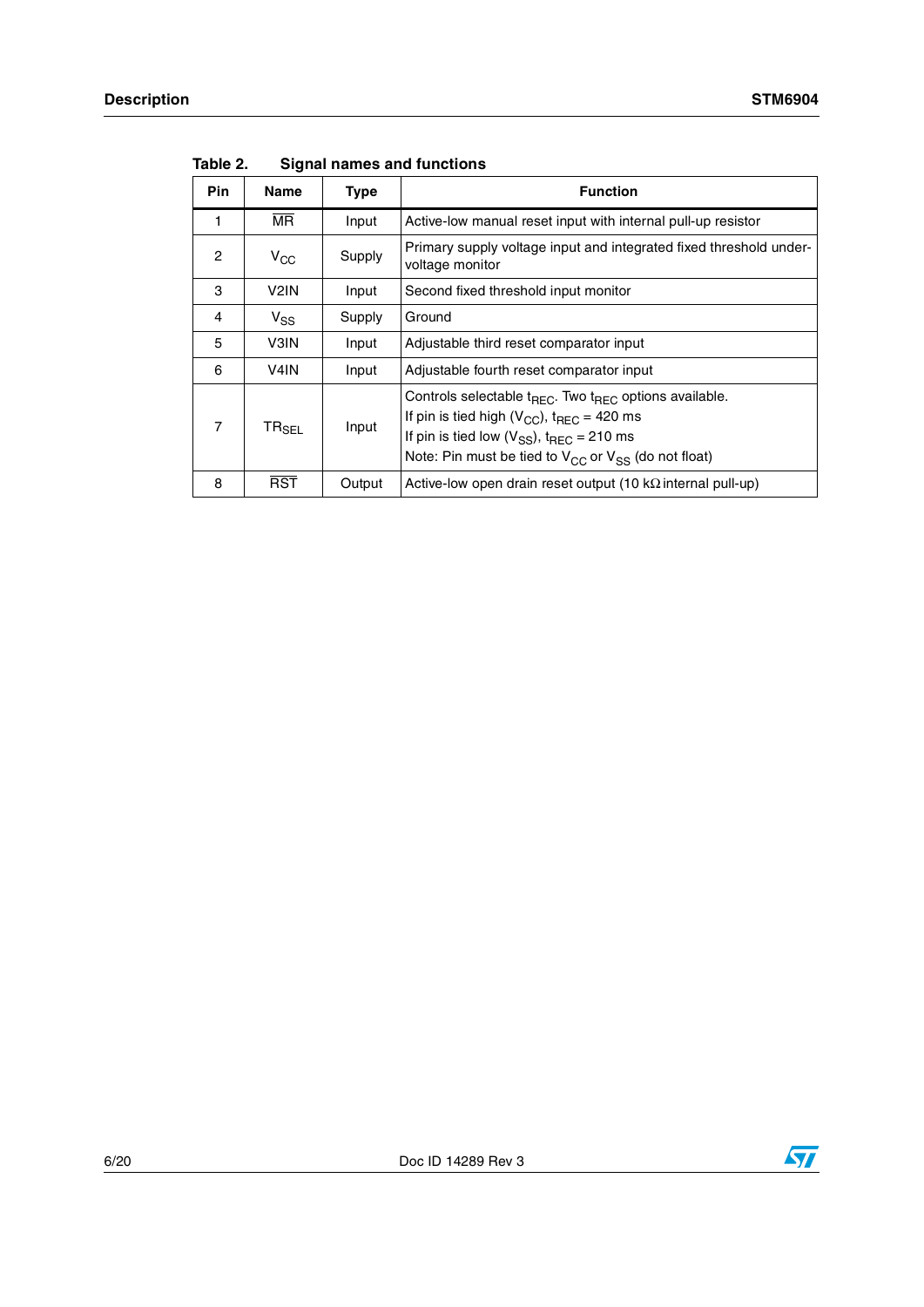### <span id="page-6-0"></span>**2 Pin descriptions**

#### <span id="page-6-1"></span>**2.1 Push-button reset input (MR)**

When  $\overline{MR}$  goes low the  $\overline{RST}$  output is driven low,  $\overline{RST}$  remains low as long as  $\overline{MR}$  is low and for t<sub>REC</sub> after MR returns to high. The active-low input has an internal 10 kΩ pull-up resistor to  $V_{CC}$ . It can be driven from a TTL or CMOS logic line, or with open drain/collector outputs, or connected to  $V_{SS}$  through a switch. If unused, leave this pin open or connect it to  $V_{CC}$ .

Connect a normally open momentary switch from  $\overline{MR}$  to  $V_{SS}$ ; external debounce circuitry is not required. (If MR is driven from long cables or if the device is used in noisy environments, connecting a 0.1 μF capacitor from  $\overline{MR}$  to  $V_{SS}$  provides additional noise immunity).

### <span id="page-6-2"></span>**2.2** V<sub>CC</sub> primary supply voltage monitoring input

The  $V_{CC}$  pin is also the input for the primary reset threshold monitor. Fixed (customerselectable, factory programmed) reset thresholds include 3.078 to 2.866 V.

#### <span id="page-6-3"></span>**2.3 V2IN second fixed voltage monitoring input**

The V2IN input is the second fixed-voltage input for reset threshold monitoring. Available fixed (customer-selectable, factory programmed) reset thresholds include 2.333 to 1.050 V.

<span id="page-6-4"></span> $2.4$   $V_{SS}$ 

This pin is the ground pin for the power supply.

#### <span id="page-6-5"></span>**2.5 V3IN and V4IN**

The V3IN and V4IN are high impedance inputs.  $\overline{RST}$  is driven low when the voltage (V<sub>TRIP</sub>) at the pin falls below 600 mV (internal reference voltage at their respective comparators). The monitored voltage reset threshold is set with an external resistor divider network.

### <span id="page-6-6"></span>**2.6 RST active-low, open drain reset output**

The reset output ( $\overline{\text{RST}}$ ) pin is driven low and stays low whenever  $V_{CC}$  or V2IN, or V3IN, or V4IN falls below its factory-trimmed or adjustable reset threshold or when MR goes to logic low. It remains low for t<sub>REC</sub> after all supply voltages being monitored rise above their reset thresholds and  $\overline{MR}$  goes from low to high. Connect an external pull-up resistor to  $V_{CC}$ . A 10 kΩ pull-up resistor should be sufficient for most applications.

### <span id="page-6-7"></span>2.7 TR<sub>SFI</sub> input

Allows user to select between two values of  $t_{\text{REC}}$  timing (210 or 420 ms). Pin must be tied to  $V_{SS}$  (210 ms) or  $V_{CC}$  (420 ms).



Doc ID 14289 Rev 3 7/20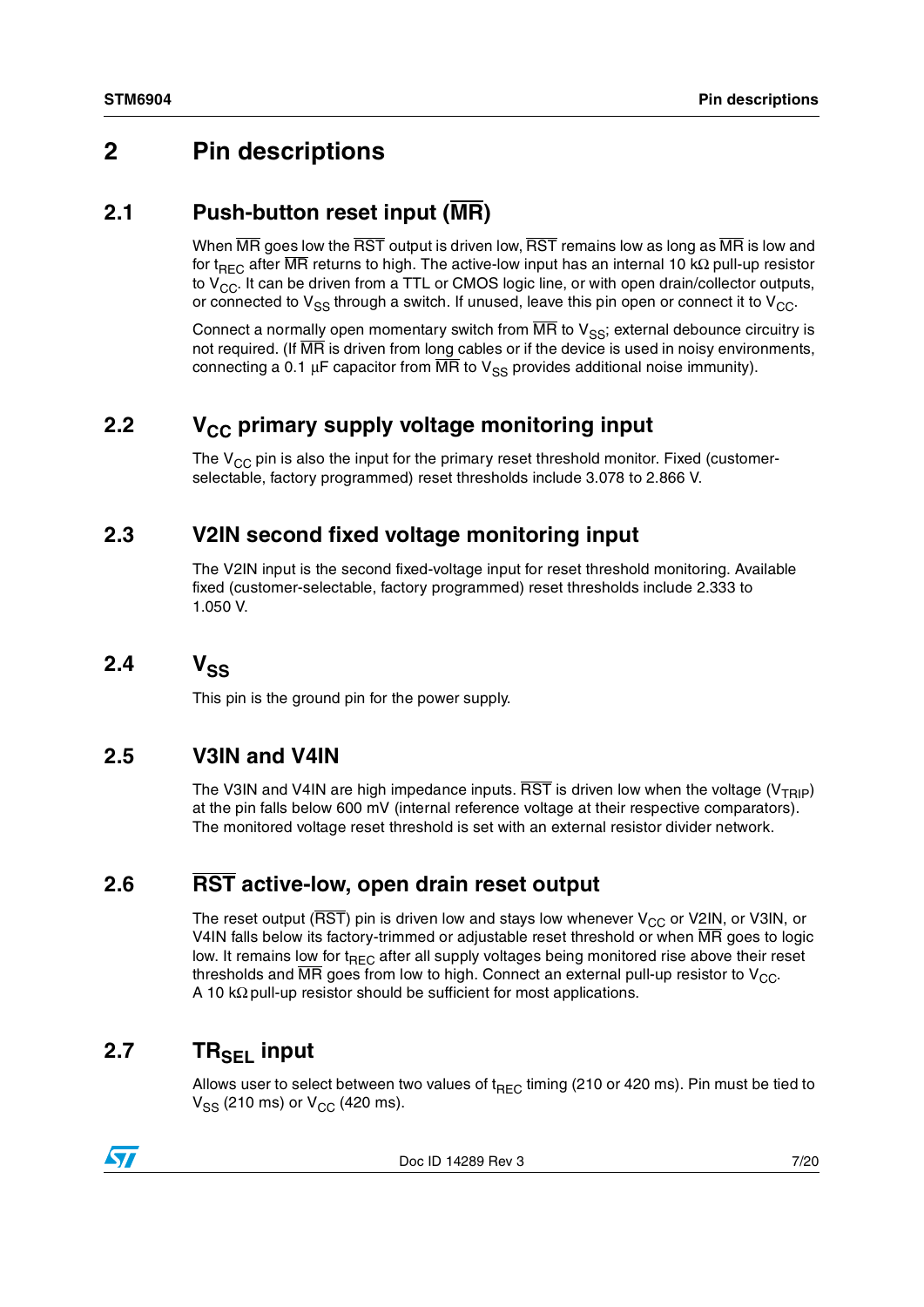<span id="page-7-0"></span>



1. Internal pull-up on  $\overline{\text{MR}}$  input of 10 kΩ (typ.).

<span id="page-7-1"></span>



1. TR<sub>SEL</sub> must be tied to  $V_{CC}$  (t<sub>REC</sub> = 420 ms) or to  $V_{SS}$  (t<sub>REC</sub> = 210 ms).

8/20 Doc ID 14289 Rev 3

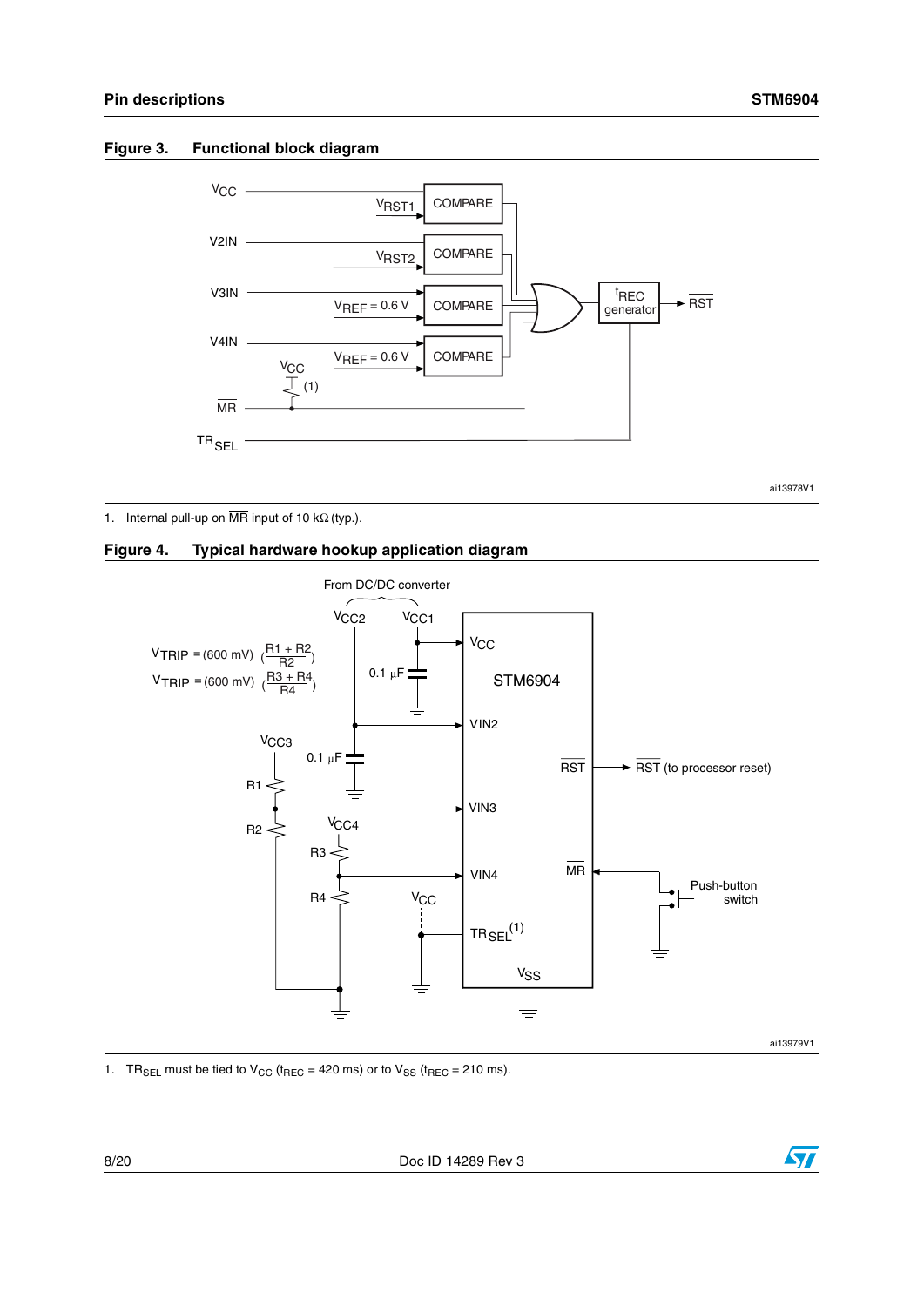### <span id="page-8-0"></span>**3 Operation**

The STM6904 provides the ability to monitor critical voltages such as power-supply and battery voltage levels, while interfacing easily to the system controllers/microprocessors.

*[Figure 4](#page-7-1)* shows typical hardware hookup for monitoring four voltages; two fixed thresholds (customer-selectable, factory-programmed) and two adjustable monitor inputs. RST output is open drain and requires a 10 kΩ pull-up resistor tied to  $V_{CC}$ .

#### <span id="page-8-1"></span>**3.1 Setting the adjustable voltage levels for V3IN and V4IN inputs**

The user can customize the minimum voltage levels for the two adjustable voltage inputs by connecting an external resistor divider network to the V3IN and V4IN pins in order to set the trip point at some voltage above the 600 mv ( $V_{REF}$ ) according to the following formula:

$$
V_{TRIP} = 0.6 V \times \frac{R1 + R2}{R2}
$$

During normal operation, the STM6904 monitors the voltage levels at all four pins ( $V_{CC}$ , V2IN, V3IN, and V4IN).

### <span id="page-8-2"></span>**3.2** Power on reset (t<sub>REC</sub>)

On power up, the STM6904 activates a power on reset circuit which asserts the reset pin (i.e.  $\overline{\text{RST}}$  goes low). The  $\overline{\text{RST}}$  signal remains active until  $V_{CC}$  (and V2IN, V3IN, V4IN and  $\overline{MR}$ ) rises above the minimum voltage level for the time period t<sub>REC</sub> thereby ensuring that the supply voltage has stabilized to sufficient operating levels.

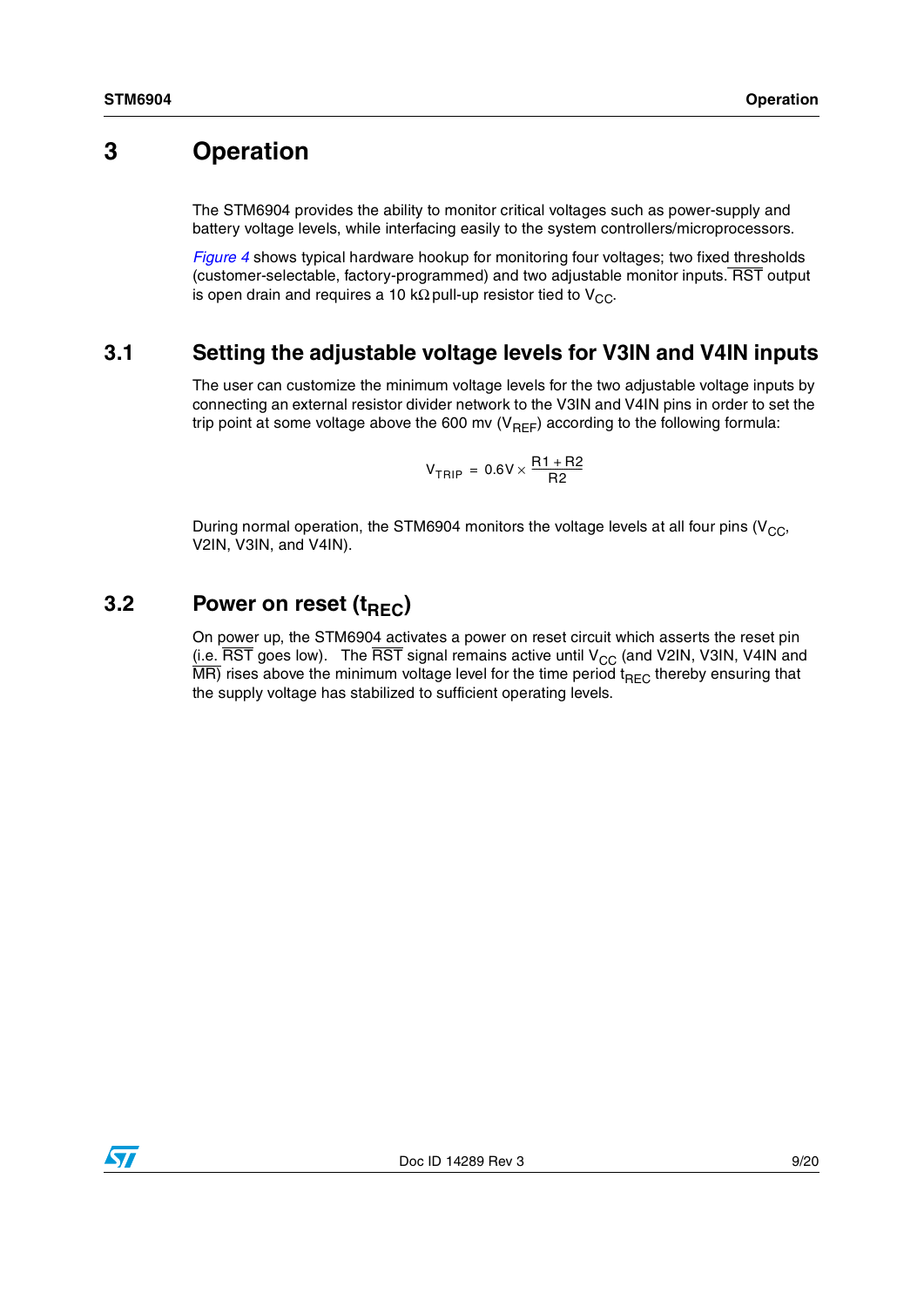## <span id="page-9-0"></span>**4 Voltage monitoring**

<span id="page-9-1"></span>**Figure 5. MR timing waveforms**



<span id="page-9-2"></span>



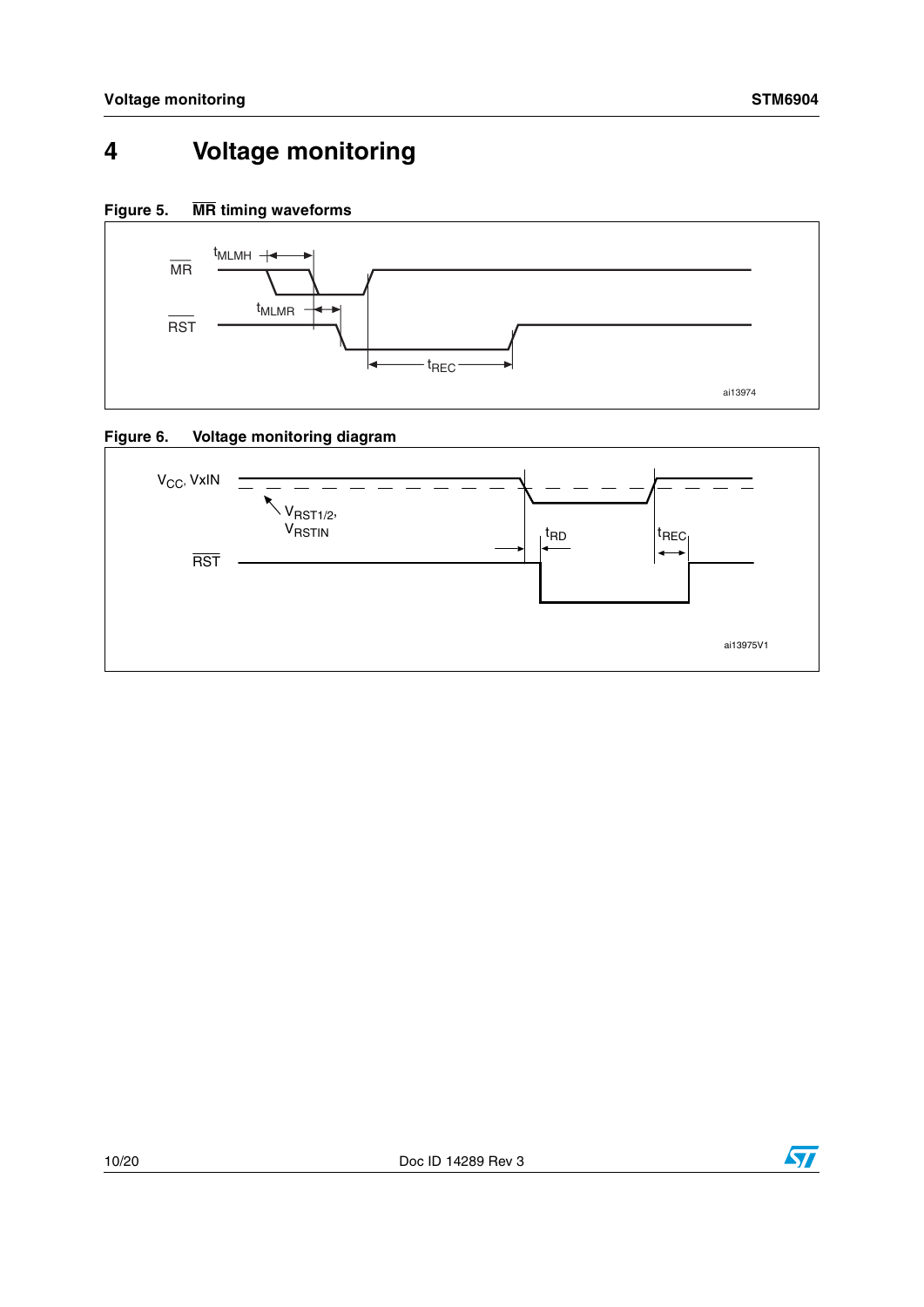### <span id="page-10-0"></span>**5 Maximum rating**

Stressing the device above the rating listed in *[Table 3: Absolute maximum ratings](#page-10-1)* may cause permanent damage to the device. These are stress ratings only and operation of the device at these or any other conditions above those indicated in *[Section 6: DC and AC](#page-11-0)  [parameters](#page-11-0)* of this specification is not implied. Exposure to absolute maximum rating conditions for extended periods may affect device reliability. Refer also to the STMicroelectronics™ SURE Program and other relevant quality documents.

| Symbol                    | <b>Parameter</b>                         | Value                          | Unit          |
|---------------------------|------------------------------------------|--------------------------------|---------------|
| $\mathsf{T}_{\text{STG}}$ | Storage temperature ( $V_{CC}$ off)      | $-55$ to $+150$                | °C            |
| $T_{SLD}^{(1)}$           | Lead solder temperature for 10 seconds   | 260                            | °C            |
| $V_{1O}$                  | Input or output voltage                  | $-0.3$ to $V_{\text{CC}}$ +0.3 |               |
| $\rm v_{cc}$              | Supply voltage                           | $-0.3$ to $7.0$                |               |
| ١o                        | Output current                           | 20                             | mA            |
| $\theta_{JA}$             | Thermal resistance (junction to ambient) | 146                            | $\degree$ C/W |

<span id="page-10-1"></span>**Table 3. Absolute maximum ratings**

1. Reflow at peak temperature of 255 to 260 °C for < 30 seconds (total thermal budget not to exceed 180 °C for between 90 to 150 seconds).

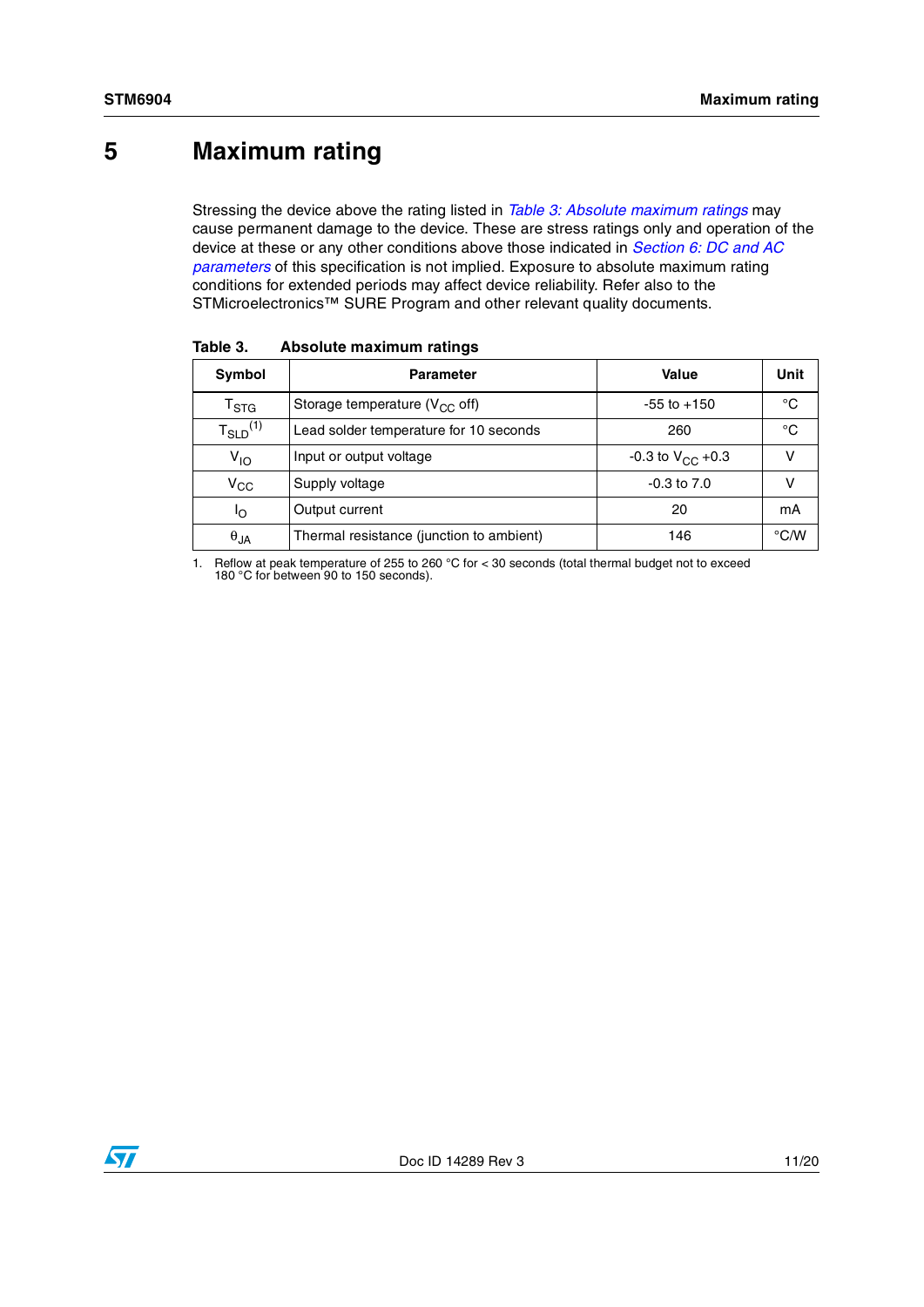## <span id="page-11-0"></span>**6 DC and AC parameters**

This section summarizes the operating measurement conditions and the DC and AC characteristics of the device. Designers should check that the operating conditions in their circuit match the operating conditions when relying on the quoted parameters.

| Sym-<br>bol                | Alter-<br>native | <b>Description</b>                                        |                                                          | Test condition <sup>(1)</sup>                 |        | Typ.  | Max.   | Unit |
|----------------------------|------------------|-----------------------------------------------------------|----------------------------------------------------------|-----------------------------------------------|--------|-------|--------|------|
| $V_{CC}$                   |                  | Operating voltage                                         |                                                          |                                               | 0.8    |       | 5.5    | V    |
|                            |                  |                                                           |                                                          | $V_{CC}$ < 5.5 V                              |        | 10    | 14     |      |
| $I_{\rm CC}$               |                  | $V_{CC}$ supply current                                   |                                                          | $V_{\text{CC}} = 3.3 V$                       |        | 9     | 13     | μA   |
| 121N                       |                  | V2IN supply current                                       |                                                          | $V2IN = 3.3 V$                                |        | 3     | 5      | μA   |
|                            |                  | Input leakage current -<br>$(\overline{\text{MR}})^{(2)}$ |                                                          | $V_{IN} = V_{SS}$                             |        | 500   | 800    | μA   |
| ĪЦ                         |                  | Input leakage current -<br>$(TR_{SEL})$                   | $V_{IN}$ = $V_{SS}$ or $V_{CC}$                          |                                               | $-0.5$ |       | $+0.5$ | μA   |
| $I_{LO}$ <sup>(3)</sup>    |                  | Open drain RST output<br>leakage current                  | $V_{\rm CC}$ > $V_{\rm RST}$ ;<br>RST not asserted       |                                               | $-0.5$ |       | $+0.5$ | μA   |
|                            |                  | Output low voltage<br>(RST; open drain)                   |                                                          | $V_{\rm CC} \ge 0.8$ V, $I_{\rm SINK} = 1$ µA |        |       | 0.3    | V    |
|                            |                  |                                                           | $V_{\text{CC}} \ge 1.0$ V, $I_{\text{SINK}} = 50$ µA     |                                               |        |       | 0.3    | V    |
| $V_{OL}$                   |                  |                                                           | $V_{CC} \ge 1.2$ V, $I_{SINK} = 100 \mu A$               |                                               |        |       | 0.3    | V    |
|                            |                  |                                                           | $V_{\text{CC}}$ $\geq$ 2.7 V, $I_{\text{SINK}}$ = 1.2 mA |                                               |        |       | 0.3    | V    |
|                            |                  |                                                           | $V_{CC} \ge 4.5$ V, $I_{SINK} = 3.2$ mA                  |                                               |        |       | 0.4    | v    |
|                            |                  |                                                           | T (falling)                                              | 25 °C                                         | 3.047  | 3.078 | 3.109  | V    |
|                            |                  |                                                           |                                                          | -40 to 85 °C                                  | 3.023  |       | 3.133  |      |
| $V_{RST1}^{(4)}$ $V_{TH1}$ |                  |                                                           | S (falling)                                              | 25 °C                                         | 2.925  | 2.955 | 2.985  | V    |
|                            |                  | V <sub>CC</sub> reset threshold                           |                                                          | -40 to 85 $\degree$ C                         | 2.902  |       | 3.008  |      |
|                            |                  |                                                           | $P$ (falling)                                            | 25 °C                                         | 2.837  | 2.866 | 2.895  | V    |
|                            |                  |                                                           |                                                          | -40 to 85 $^{\circ}$ C                        | 2.814  |       | 2.918  |      |

<span id="page-11-1"></span>**Table 4. DC and AC characteristics**

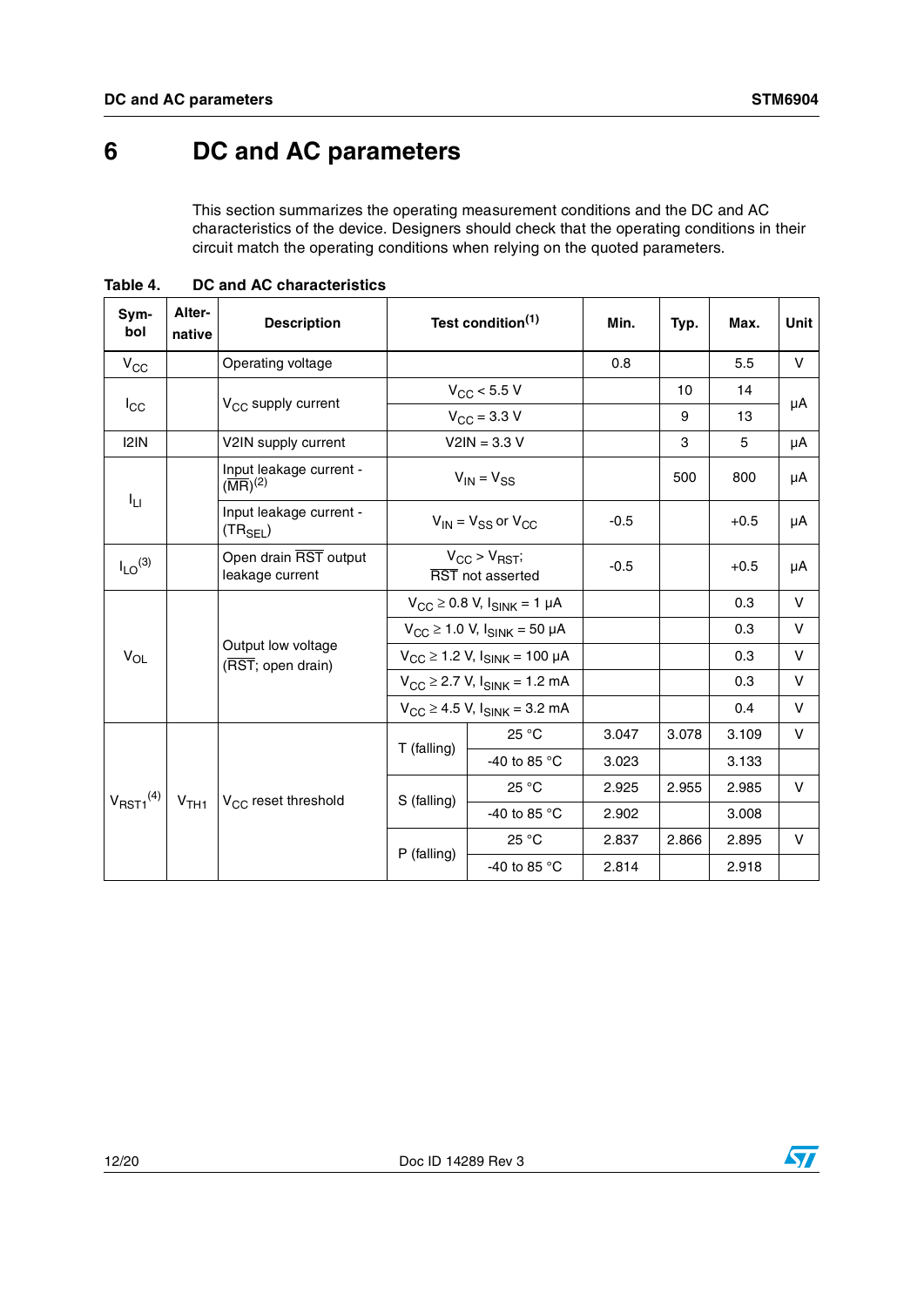| Sym-<br>bol                      | Alter-<br>native                                    | <b>Description</b>            | Test condition <sup>(1)</sup>                                              |                                      | Min.  | Typ.  | Max.  | Unit         |  |  |  |
|----------------------------------|-----------------------------------------------------|-------------------------------|----------------------------------------------------------------------------|--------------------------------------|-------|-------|-------|--------------|--|--|--|
|                                  |                                                     |                               |                                                                            | 25 °C                                | 2.310 | 2.333 | 2.356 | $\mathsf{V}$ |  |  |  |
|                                  |                                                     |                               | $Z$ (falling)                                                              | -40 to 85 $\degree$ C                | 2.291 |       | 2.375 |              |  |  |  |
|                                  |                                                     |                               | Y (falling)                                                                | 25 °C                                | 2.166 | 2.188 | 2.210 | $\mathsf{V}$ |  |  |  |
|                                  |                                                     |                               |                                                                            | -40 to 85 °C                         | 2.149 |       | 2.227 |              |  |  |  |
|                                  |                                                     |                               | W (falling)                                                                | 25 °C                                | 1.666 | 1.683 | 1.700 | $\mathsf{V}$ |  |  |  |
| V <sub>RST2</sub> <sup>(4)</sup> | V <sub>TH2</sub>                                    | V2IN reset threshold          |                                                                            | -40 to 85 °C                         | 1.653 |       | 1.713 |              |  |  |  |
|                                  |                                                     |                               | G (falling)                                                                | 25 °C                                | 1.099 | 1.110 | 1.121 | $\mathsf{V}$ |  |  |  |
|                                  |                                                     |                               |                                                                            | -40 to 85 °C                         | 1.090 |       | 1.130 |              |  |  |  |
|                                  |                                                     |                               | $F$ (falling)                                                              | 25 °C                                | 1.040 | 1.050 | 1.061 | $\vee$       |  |  |  |
|                                  |                                                     |                               |                                                                            | -40 to 85 °C                         | 1.031 |       | 1.069 |              |  |  |  |
| V <sub>HYST</sub>                |                                                     | Reset threshold<br>hysteresis |                                                                            | Referenced to VRST1/VRST2<br>typical |       | 0.5   |       | $\%$         |  |  |  |
|                                  |                                                     |                               | $V_{CC} = (V_{RST1} + 100 \text{ mV})$ to<br>$(V_{RST1} - 100 \text{ mV})$ |                                      |       | 20    |       | μs           |  |  |  |
| t <sub>RD</sub>                  |                                                     | $V_{CC}$ to RST delay         | V2IN = $(V_{RST2} + 75$ mV) to<br>$(V_{RST2} - 75$ mV)                     |                                      |       | 20    |       | μs           |  |  |  |
| $t_{\text{REC}}^{(5)}$           |                                                     |                               |                                                                            | $TR_{SEL} = LOW (V_{SS})$            | 140   | 210   | 280   | ms           |  |  |  |
|                                  | $t_{\mathsf{RP}}$                                   | RST timeout period            |                                                                            | $TR_{\text{SEI}} = HIGH (V_{CC})$    | 280   | 420   | 560   | ms           |  |  |  |
|                                  | Adjustable vesst semprevatev junut (VOIN and VAINI) |                               |                                                                            |                                      |       |       |       |              |  |  |  |

| Table 4. | DC and AC characteristics (continued) |  |  |
|----------|---------------------------------------|--|--|
|----------|---------------------------------------|--|--|

#### **Adjustable reset comparator input (V3IN and V4IN)**

| <b>VRSTIN</b>       | V3IN, V4IN input<br>threshold     |                                                            | 589   | 600 | 611   | mV |
|---------------------|-----------------------------------|------------------------------------------------------------|-------|-----|-------|----|
| I3IN,<br>14IN       | V3IN, V4IN input current          | V3IN, V4IN > 0.8 V                                         | $-25$ |     | $+25$ | nA |
|                     | V3IN, V4IN hysteresis             |                                                            |       | 3   |       | mV |
| <sup>I</sup> RSTIND | V3IN, V4IN to RST output<br>delay | $V_{\text{RSTIN}}$ to $(V_{\text{RSTIN}} - 30 \text{ mV})$ |       | 22  |       | μs |

#### **Manual (push-button) reset input**

| $V_{IL}$          |                  | IMR input voltage      |                     |     | $0.3 \times V_{CC}$ |    |
|-------------------|------------------|------------------------|---------------------|-----|---------------------|----|
| $V_{IH}$          |                  |                        | $0.7 \times V_{CC}$ |     |                     |    |
| <sup>I</sup> MLMH | t <sub>MR</sub>  | MR minimum pulse width |                     |     |                     | μs |
| <sup>I</sup> MLRL | <sup>I</sup> MRD | MR to RST output delay |                     | 200 |                     | ns |

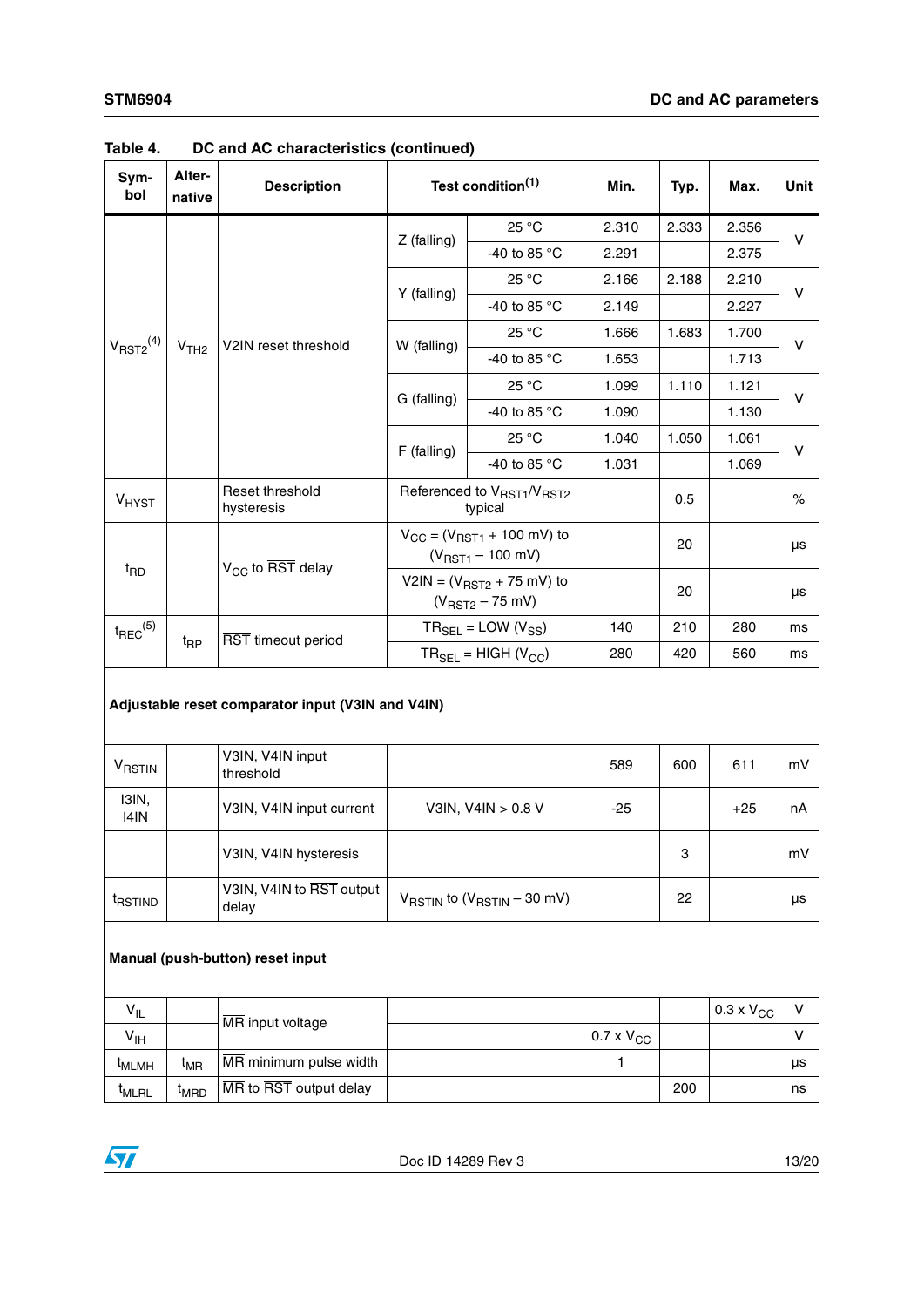| Sym-<br>bol | Alter-<br>native | <b>Description</b>    | Test condition <sup>(1)</sup> | Min. | Typ. | Max. | Unit      |
|-------------|------------------|-----------------------|-------------------------------|------|------|------|-----------|
|             |                  | MR glitch immunity    |                               |      | 100  |      | ns        |
|             |                  | MR pull-up resistance |                               |      | 10   |      | $k\Omega$ |

#### **Table 4. DC and AC characteristics (continued)**

1. Valid for ambient operating temperature:  $T_A = -40$  to +85 °C;  $V_{CC} = 0.8$  to 5.5 V (except where noted).

2. 10 kΩ (typ) internal pull-up resistor.

3. The leakage current measured on the RST pin is tested with the reset de-asserted (output high impedance).

4. Other reset threshold voltages are offered. Minimum order quantities may apply. Contact local sales office for availability.

5. Other t<sub>REC</sub> timeout periods are offered. Minimum order quantities may apply. Contact local sales office for availability.

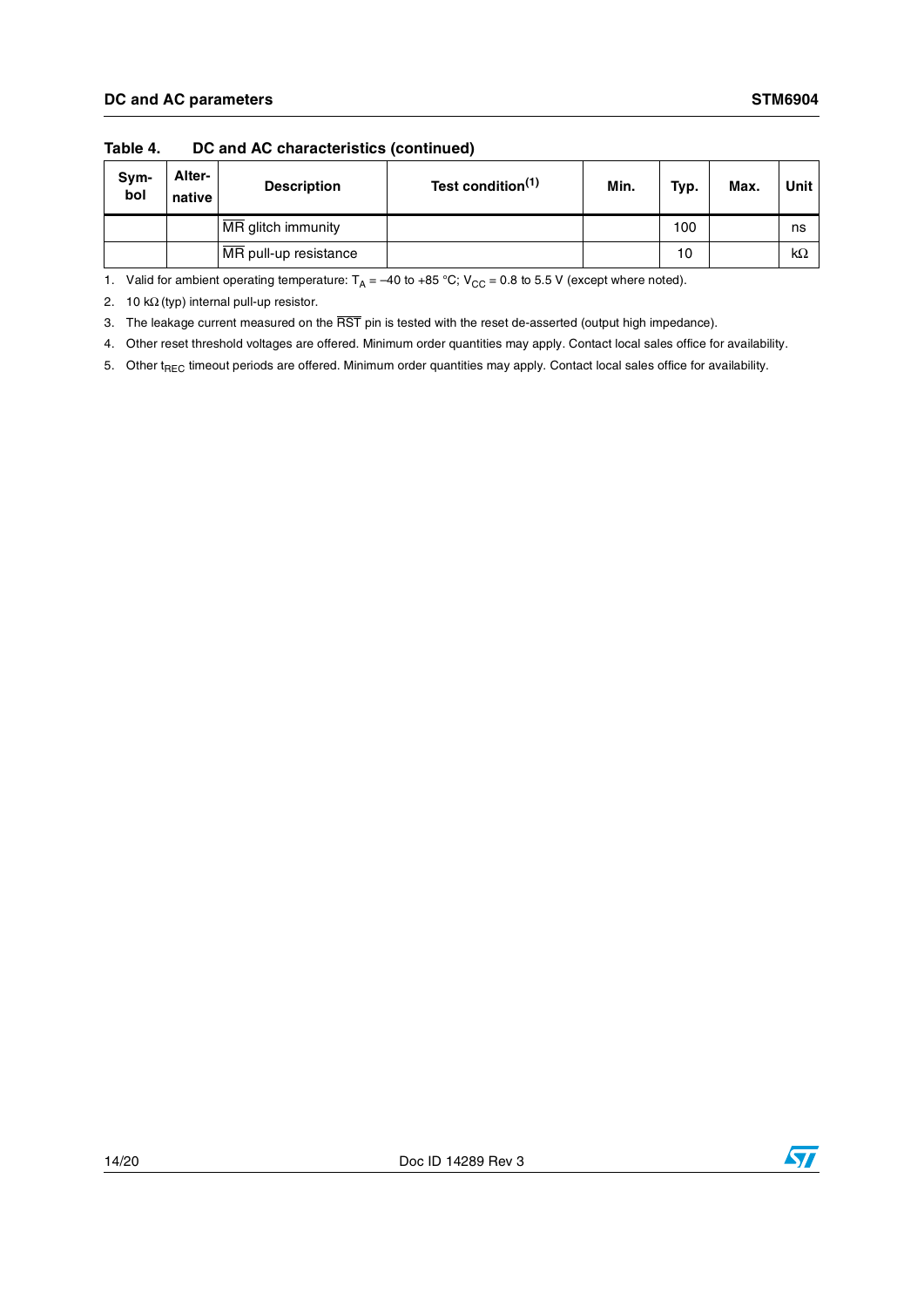## <span id="page-14-0"></span>**7 Package mechanical data**

In order to meet environmental requirements, ST offers these devices in different grades of ECOPACK® packages, depending on their level of environmental compliance. ECOPACK® specifications, grade definitions and product status are available at: www.st.com. ECOPACK<sup>®</sup> is an ST trademark.



<span id="page-14-1"></span>

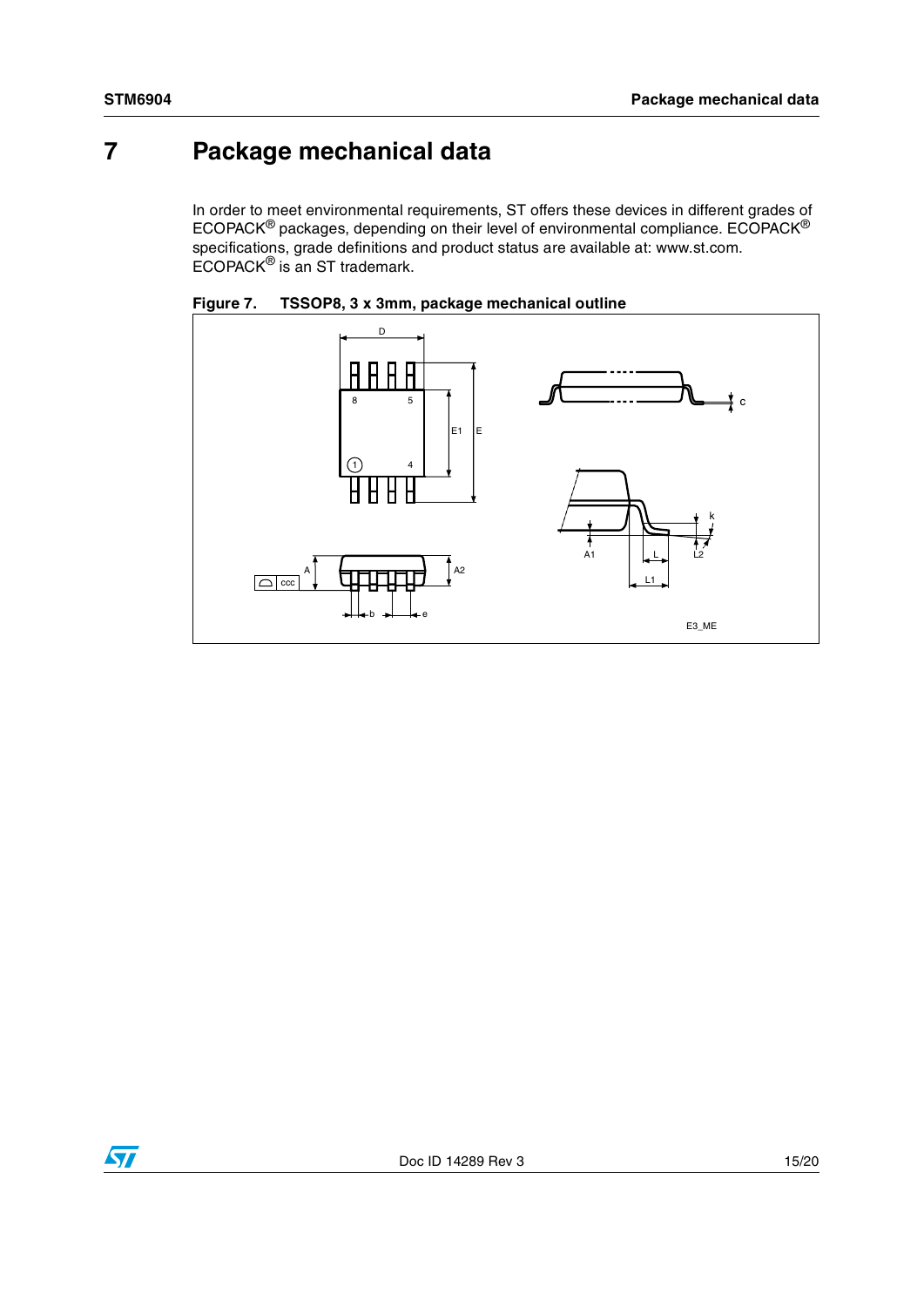| Symbol         | mm          |                |             | inches      |                |             |
|----------------|-------------|----------------|-------------|-------------|----------------|-------------|
|                | Min.        | Typ.           | Max.        | Min.        | Typ.           | Max.        |
| A              |             |                | 1.10        |             |                | 0.043       |
| A <sub>1</sub> | 0.00        |                | 0.15        | 0.000       |                | 0.006       |
| A2             | 0.75        | 0.85           | 0.95        | 0.030       | 0.034          | 0.037       |
| b              | 0.22        |                | 0.40        | 0.009       |                | 0.016       |
| $\mathbf{C}$   | 0.08        |                | 0.23        | 0.003       |                | 0.009       |
| ccc            |             |                | 0.10        |             |                | 0.004       |
| D              | 2.80        | 3.00           | 3.20        | 0.110       | 0.118          | 0.126       |
| e              |             | 0.65           |             |             | 0.026          |             |
| E              | 4.65        | 4.90           | 5.15        | 0.183       | 0.193          | 0.203       |
| E <sub>1</sub> | 2.80        | 3.00           | 3.10        | 0.110       | 0.118          | 0.122       |
| L              | 0.40        | 0.60           | 0.80        | 0.016       | 0.024          | 0.032       |
| L1             |             | 0.95           |             |             | 0.037          |             |
| L2             |             | 0.25           |             |             | 0.010          |             |
| k              | $0^{\circ}$ | $\overline{4}$ | $6^{\circ}$ | $0^{\circ}$ | $\overline{4}$ | $6^{\circ}$ |
| N              | 8           |                | 8           |             |                |             |

<span id="page-15-0"></span>**Table 5. TSSOP 8-lead package mechanical data**

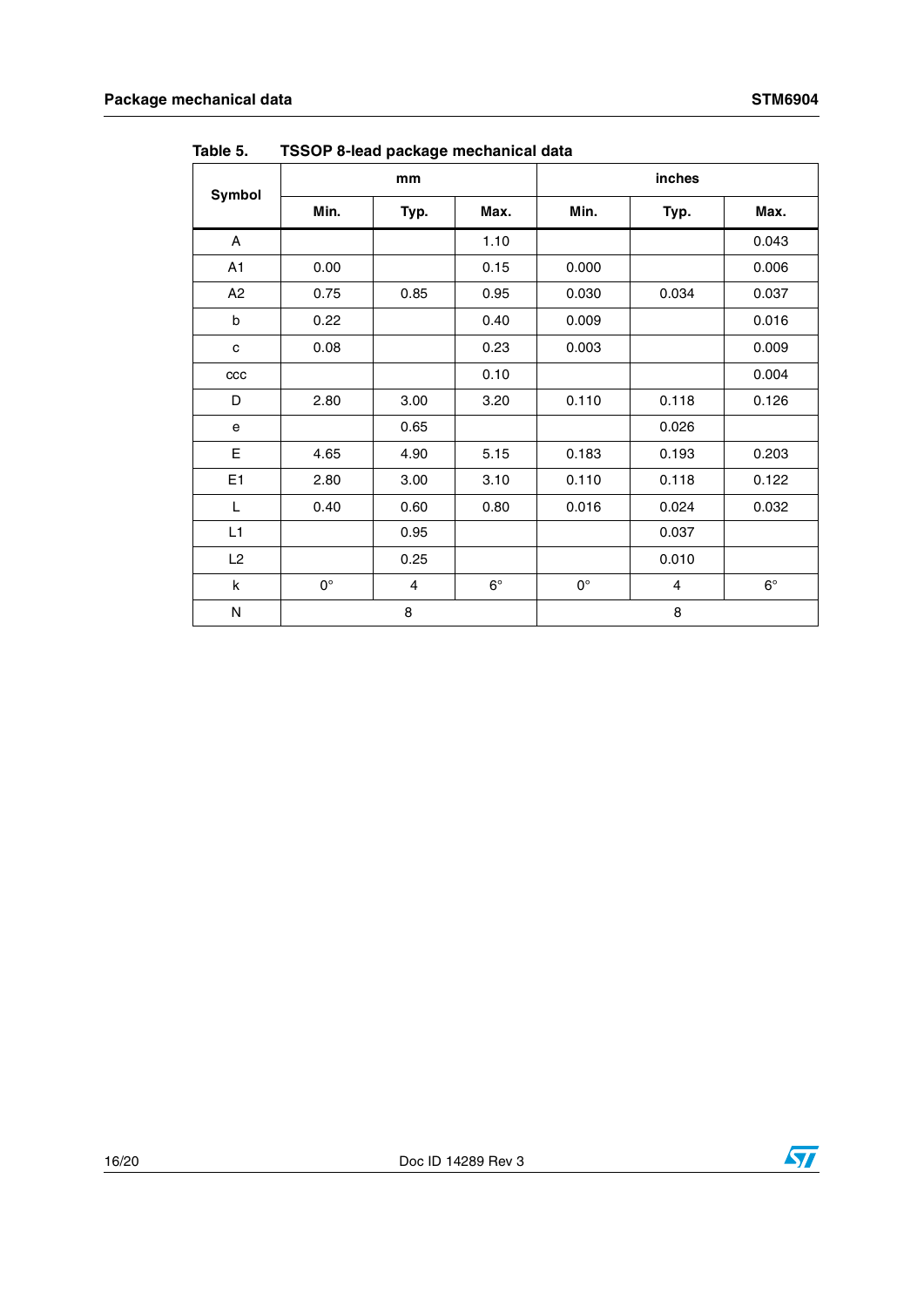## <span id="page-16-0"></span>**8 Part numbering**

<span id="page-16-1"></span>

| Table 6.               |                          | <b>Ordering information scheme</b>      |         |    |   |    |   |   |
|------------------------|--------------------------|-----------------------------------------|---------|----|---|----|---|---|
| Example:               |                          |                                         | STM6904 | TZ | E | DS | 6 | F |
|                        |                          |                                         |         |    |   |    |   |   |
| Device type            |                          |                                         |         |    |   |    |   |   |
| STM6904                |                          |                                         |         |    |   |    |   |   |
|                        |                          |                                         |         |    |   |    |   |   |
|                        |                          | Reset threshold voltages <sup>(1)</sup> |         |    |   |    |   |   |
| <b>Suffix</b>          | V <sub>RST1</sub>        | V <sub>RST2</sub>                       |         |    |   |    |   |   |
| TZ.                    | 3.078                    | 2.333                                   |         |    |   |    |   |   |
| <b>TW</b>              | 3.078                    | 1.683                                   |         |    |   |    |   |   |
| TG                     | 3.078                    | 1.110                                   |         |    |   |    |   |   |
| SY                     | 2.955                    | 2.188                                   |         |    |   |    |   |   |
| <b>SF</b>              | 2.955                    | 1.050                                   |         |    |   |    |   |   |
| PW                     | 2.866                    | 1.683                                   |         |    |   |    |   |   |
|                        |                          |                                         |         |    |   |    |   |   |
| $t_{\text{REC}}^{(1)}$ |                          |                                         |         |    |   |    |   |   |
|                        | $E = 210$ or 420 ms      |                                         |         |    |   |    |   |   |
|                        |                          |                                         |         |    |   |    |   |   |
| Package                |                          |                                         |         |    |   |    |   |   |
|                        | DS = MSOP8 (TSSOP8)      |                                         |         |    |   |    |   |   |
|                        |                          |                                         |         |    |   |    |   |   |
|                        | <b>Temperature range</b> |                                         |         |    |   |    |   |   |
|                        | 6: -40 to 85 °C          |                                         |         |    |   |    |   |   |

 $E = ECOPACK^{\circledast}$  package, tubes

 $F = ECOPACK^@$  package, tape and reel

1. Other reset threshold voltages and  $t_{\text{REC}}$  timeout periods are offered. Minimum order quantities may apply.<br>Contact local sales office for availability.

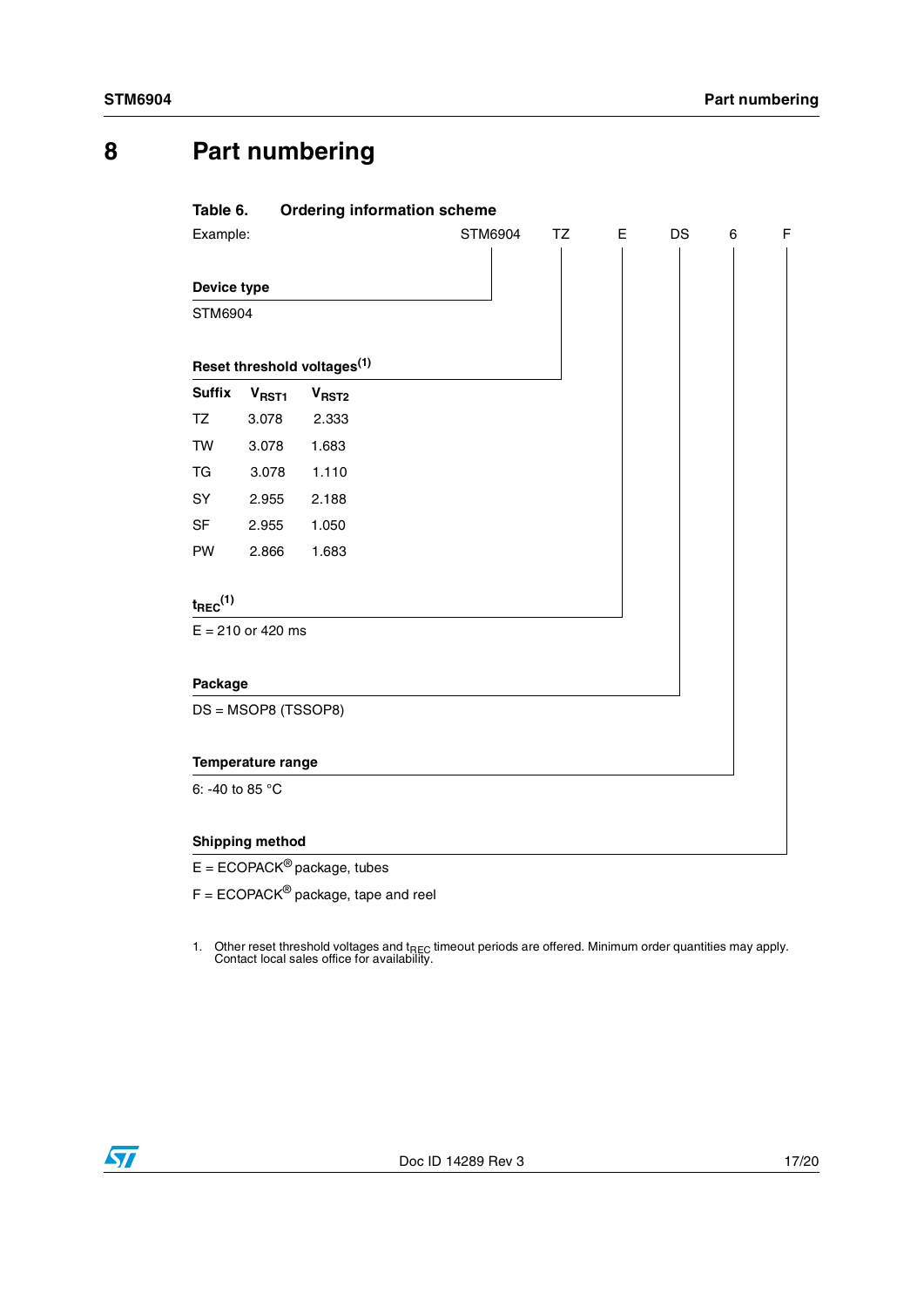## <span id="page-17-0"></span>**9 Package marking information**

<span id="page-17-1"></span>

| Table 7. | <b>Marking description</b> |
|----------|----------------------------|
|          |                            |

| Part marking   | $V_{RST1}$ (V) | V <sub>RST2</sub> (V) | Package       | <b>Topside marking</b> |
|----------------|----------------|-----------------------|---------------|------------------------|
| STM6904TZEDS6F | 3.078          | 2.333                 | MSOP (TSSOP8) | STZ4                   |
| STM6904TWEDS6F | 3.078          | 1.683                 | MSOP (TSSOP8) | STW4                   |
| STM6904TGEDS6F | 3.078          | 1.110                 | MSOP (TSSOP8) | STG4                   |
| STM6904SFEDS6F | 2.955          | 1.050                 | MSOP (TSSOP8) | SSF4                   |
| STM6904SYEDS6F | 2.955          | 2.188                 | MSOP (TSSOP8) | SSY4                   |
| STM6904PWEDS6F | 2.866          | 1.683                 | MSOP (TSSOP8) | SPW <sub>4</sub>       |

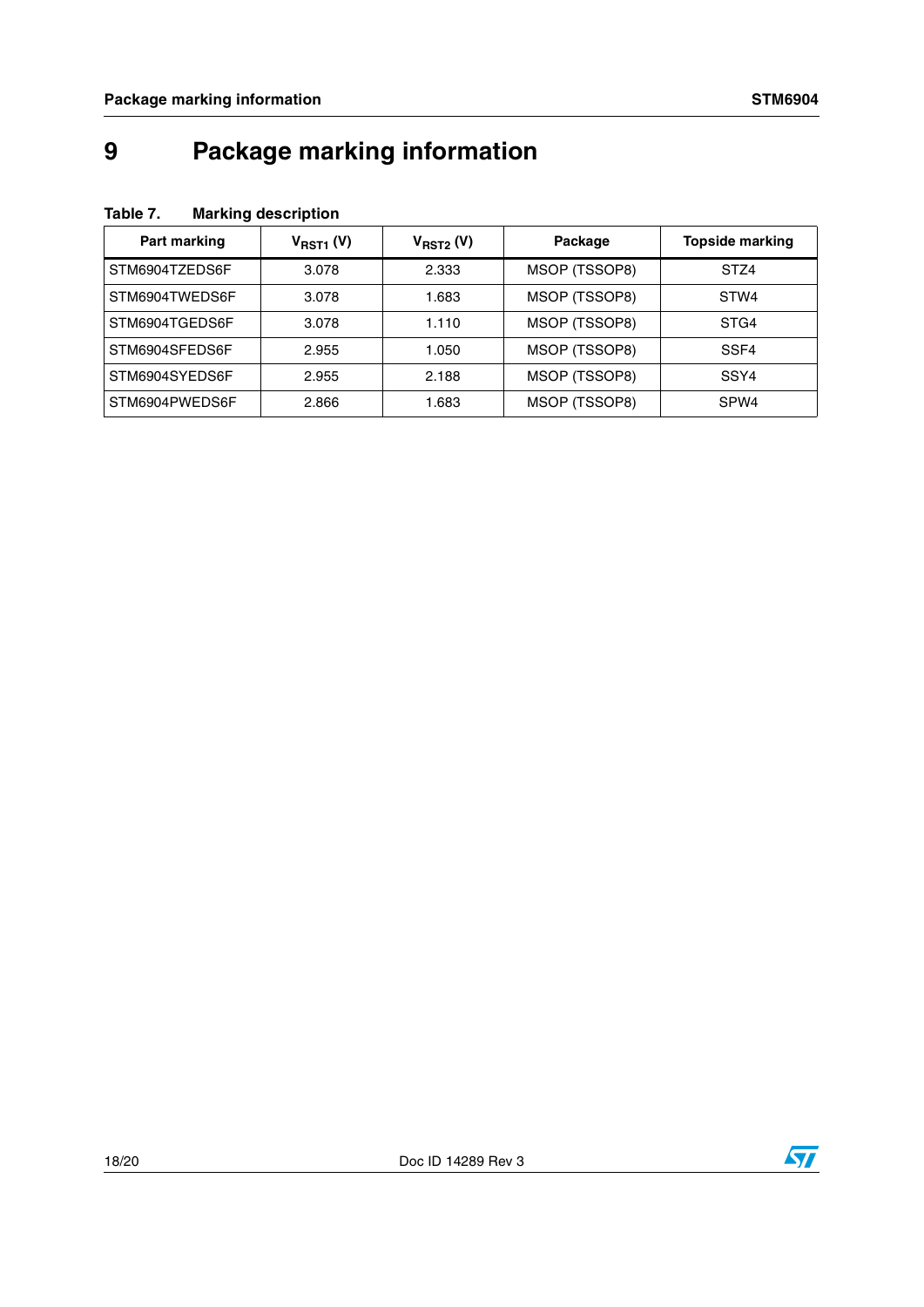# <span id="page-18-0"></span>**10 Revision history**

<span id="page-18-1"></span>

| Table 8. | <b>Document revision history</b> |
|----------|----------------------------------|
|----------|----------------------------------|

| <b>Date</b> | <b>Revision</b> | <b>Changes</b>                                                                                                                                                    |
|-------------|-----------------|-------------------------------------------------------------------------------------------------------------------------------------------------------------------|
| 19-Dec-2007 |                 | Initial release.                                                                                                                                                  |
| 28-Jan-2008 | 2               | Updated cover page, <i>Figure 6</i> and <i>Table 4</i> .                                                                                                          |
| 16-Dec-2011 | 3               | Removed label "Preliminary Data", document reformatted, minor text<br>corrections throughout document, updated Section 6, ECOPACK <sup>®</sup><br>and Disclaimer. |